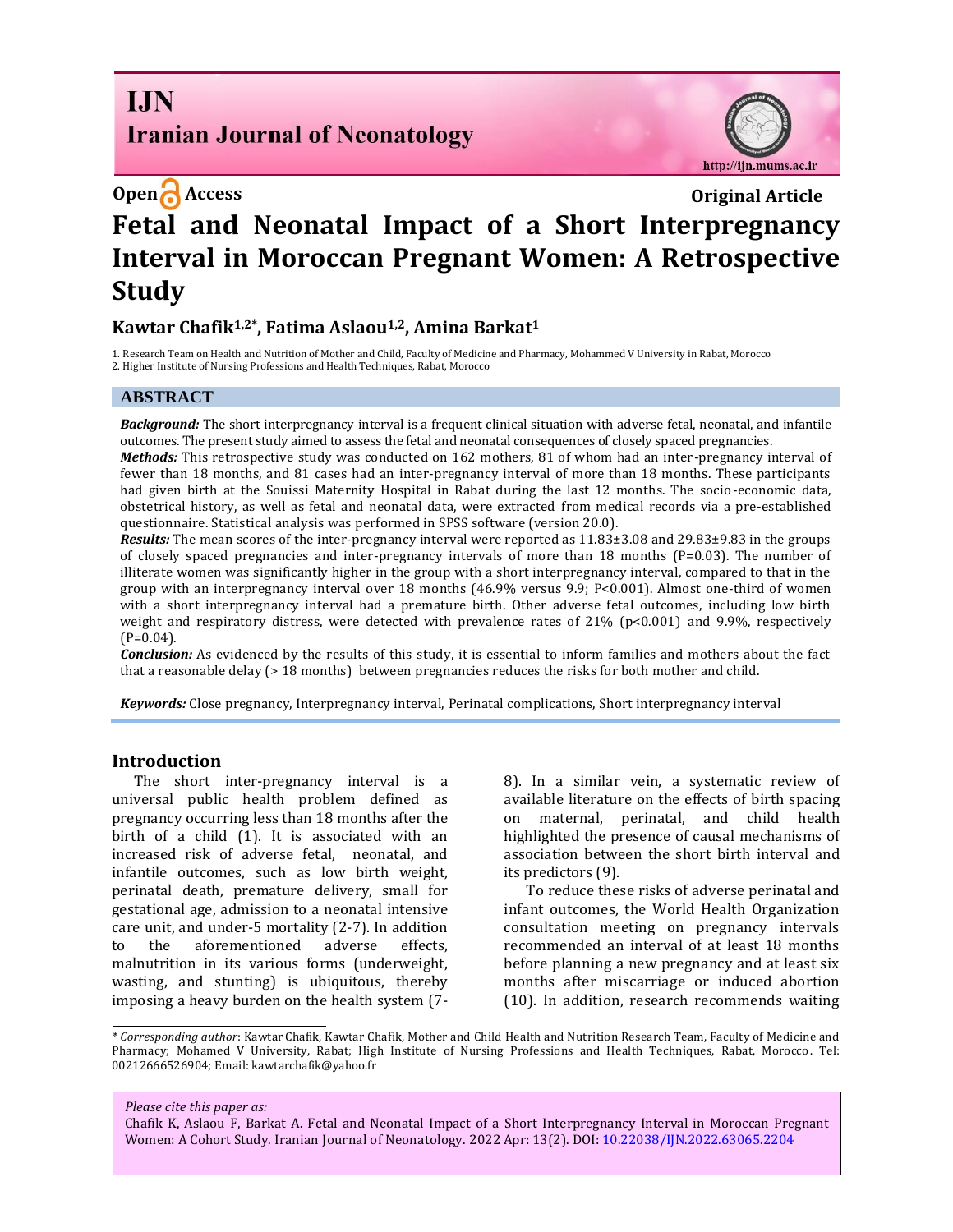at least 24 months before attempting pregnancy following a live birth (10). This was based on evidence and studies mostly conducted in lowand middle-income countries. The associations between inter-pregnancy interval and increased rates of preterm births, as well as other adverse outcomes, including fetal death, low birth weight, neonatal mortality, and labor complications, were demonstrated (11).

According to Jansa et al. (4), the interval between pregnancies is one of the numerous recognized risk factors; nonetheless, this problem is frequently encountered in our Moroccan context, even if no study has been published on this subject and its national prevalence. In light of the aforementioned issues, the present study aimed to assess the fetal and neonatal consequences of close pregnancies in the Moroccan context.

## **Methods**

## *Type of study*

This is a retrospective study carried out at the Souissi Ibn Sina Maternity Hospital in Rabat from January 01, 2020 to December 31, 2020.

## *Study population*

This is a retrospective cohort study of 162 parturients, 81 cases with a close pregnancy (the interval between the onset of pregnancy and previous delivery is  $\leq$  18 months) and 81 parturients who delivered in the same study period with an interval between delivery of previous pregnancy and conception of the next pregnancy greater than 18 months. This study was carried out in Souissi Maternity Hospital Ibn Sina of Rabat from 01 January 2020 to 31 December 2020. Data were extracted from medical records. Two groups were compared in this study: A. parturients with a short interpregnancy interval (the interval between the onset of pregnancy and previous delivery is  $\leq 18$  months [n=81]) and B. parturients who delivered in the same study period with an interval between delivery of the first pregnancy and conception of the next pregnancy greater than 18 months [n=81]).

## *Inclusion criteria*

- Single pregnancy (singleton)

-Live newborn, intrauterine fetal demise, or per-partum death

Exclusion criteria

- Multiple pregnancies, both first and second

#### -Scarred uteri

#### *Sampling mode*

This was an exhaustive sampling (the allcomers) of pregnant women who met the inclusion criteria during the study period and presented for maternity hospital delivery.

## *Methods of data collection*

Data collection was carried out through the use of files via a pre-established questionnaire. The investigation explored several aspects, including the following :

Demographic characteristics of the study population (age of mothers, education level, and number of children)

Obstetrical data (pregnancy follow-up, history of fetal loss, postpartum contraception, and breastfeeding)

Neonatal data: (in utero fetal death, neonatal death, intrauterine growth restriction (IUGR), preterm birth, neonatal distress, and respiratory distress)

## *Statistical analysis*

The data were analyzed in SPSS software (version 20.0). A comparative analysis was performed on quantitative and qualitative data of women with close pregnancies (the interval between the date of pregnancy onset and the date of the previous delivery is  $\leq 18$  months) and those with an interval of more than 18 months between the delivery of the first pregnancy. Categorical variables were expressed as numbers and percentages, while quantitative variables were presented as mean and standard deviation at a 95% confidence interval based on the normality law. The means were compared using Student's t-test, and the Chi-square or Fisher's exact tests were used to compare the rates. A p-value of less than 0.05 was considered statistically significant.

## **Results**

During the study period (1 January 2020-31- December 2020), 162 participants who met the inclusion criteria were selected, including 81 cases with closely spaced pregnancies (the interval between the date of pregnancy onset and the date of the previous delivery is  $\leq 18$  months) and 81 subjects with pregnancies more than 18 months apart.

## *A. Interval between the two pregnancies*

In group A (close pregnancy), the average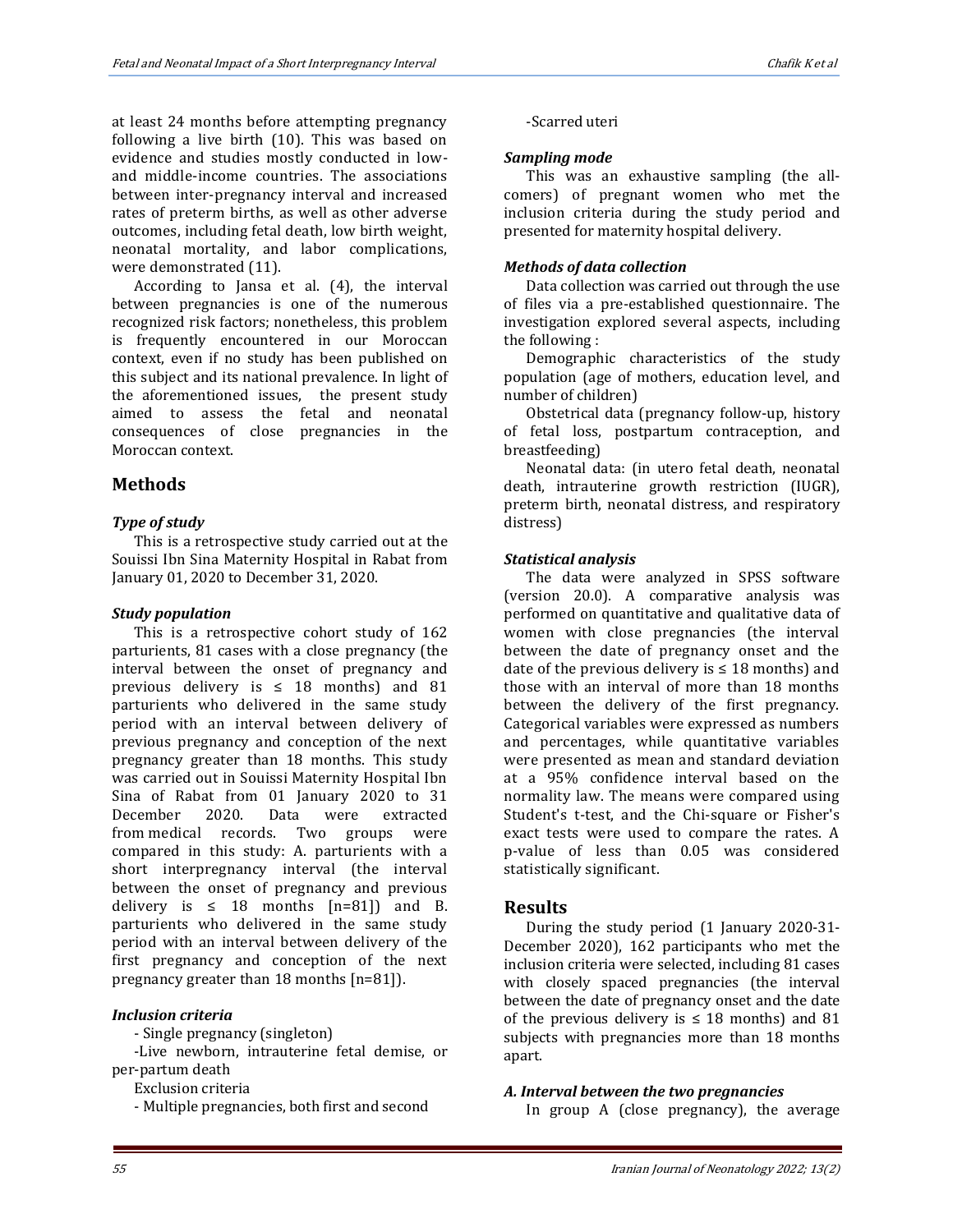interval between the two pregnancies was 11.83±3.08 months. In addition, the shortest interval of one month was found in more than half of the women (Table 1).

#### *B. Characteristics of the study population*

In the study population, the mean age scores were 29.64±5.78 and 30.46±4.75 years in the close pregnancy group and in the group of pregnancies spaced more than 18 months apart, respectively (P=0.03) (Table 1). Almost half  $(46.9\%)$  of women with a short interval between pregnancies were illiterate, as compared to those with an interval of more than 18 months (P< 0.001).

#### *C. Obstetric parameters*

No significant differences were observed in parity and gestational age, the mean parities of the two groups were similar with mean scores of  $2.9 \pm$ 0.8 and  $2.7\pm0.9$  in the close pregnancy group and unexposed group ( $P = 0.76$ ). Moreover, there was no significant difference between the two groups regarding pregnancy follow-up. The prevalence of a history of fetal loss (fetal death in utero and neonatal death) was 12.3% in the group of closelyspaced pregnancies, in comparison with 3.3% in

| <b>Table 1.</b> Characteristics of the study population |
|---------------------------------------------------------|
|                                                         |

the group of pregnancies separated by more than 18 months (P=0.04). The prevalence of the use of postpartum contraception after the first pregnancy was 72.8% in the closely spaced pregnancy group versus 87.5% in the group of pregnancies separated by more than 18 months with a statistically significant difference (P=0.001). Nonetheless, the two groups did not significantly differ in terms of exclusive breastfeeding during the first six months (63% in the close pregnancy group versus 72.8% in the group of pregnancies separated by more than 18 months ) (Table 1).

#### *D. Characteristics of the newborns born during the pregnancy studied*

The number of neonates born alive was 97.5% in the close pregnancy group versus 98.7% in the group of pregnancies separated by more than 18 months. No significant difference was found regarding IUGR. The rate of prematurity <37 weeks was ten times higher in the closely spaced pregnancy group (30.9%) against 3.7% in the group of pregnancies separated by more than 18 months (P=0.001). As for respiratory distress, its prevalence was significantly higher in the closely

|                               |                  | Pregnant women; n=162 |                 |
|-------------------------------|------------------|-----------------------|-----------------|
| Demographic characteristic    | Group1           | Group2                | P-value         |
|                               | $n=81$           | $n = 81$              |                 |
| Pregnancy interval in months* | $11.83 \pm 3.08$ | $29.83 \pm 9.83$      | $< 0.001\alpha$ |
| Age (years) $*$               | 29.64±5.78       | 30.46±4.75            | $0.03 \alpha$   |
| Age group(years) $#$          |                  |                       | $0.002\beta$    |
| $21$                          | 13(16)           | 3(3.7)                |                 |
| 21-34                         | 53 (65.4)        | 62 (76.5)             |                 |
| $\geq 35$                     | 15(18.5)         | 16(19.8)              |                 |
| Education level#              |                  |                       | < 0.0016        |
| Illiterate                    | 38 (46.9)        | 8(9.9)                |                 |
| Primary                       | 27 (33.3)        | 27 (33.3)             |                 |
| Secondary                     | 12 (14.8)        | 28 (34.6)             |                 |
| higher                        | 4(4.9)           | 18 (22.2)             |                 |
| Pregnancy monitoring#         |                  |                       | $0.192\beta$    |
| Yes                           | 74 (91.4)        | 78 (96.3)             |                 |
| N <sub>o</sub>                | 7(8.9)           | 3(3.7)                |                 |
| Gestational age (AW) *        | $37.69 \pm 1.81$ | $38.8 \pm 1.5$        | $0.02 \alpha$   |
| Number of living children*    | $2.9 \pm 0.8$    | $2.7 \pm 0.9$         | $0.76 \alpha$   |
| Parity                        |                  |                       | 0.7y            |
| $\geq 5$ #                    | 7(8.6)           | 8(9.9)                |                 |
| < 5                           | 74 (91.4)        | 73 (90.1)             |                 |
| History of fetal Losses#      |                  |                       | $0.04\beta$     |
| Yes                           | 10(12.3)         | 3(3.7)                |                 |
| N <sub>o</sub>                | 71 (96.3)        | 78 (96.3)             |                 |
| Postpartum contraception#     |                  |                       | 0.001y          |
| Yes                           | 59 (72.8)        | 69 (87.5)             |                 |
| N <sub>0</sub>                | 22 (27.2)        | 12 (12.5)             |                 |
| Breasfeeding#                 |                  |                       | 0.001y          |
| Yes                           | 51(63)           | 59(72.2)              |                 |
| No                            | 30(37)           | 22(27.2)              |                 |

Note: \*Values are expressed as mean and standard deviation. # Values are expressed as a number (percentage). AW (amenorrhea week). α Student test. β Fisher's test. ɣ Pearson chi-square test. P< 0.05 is considered to be significant.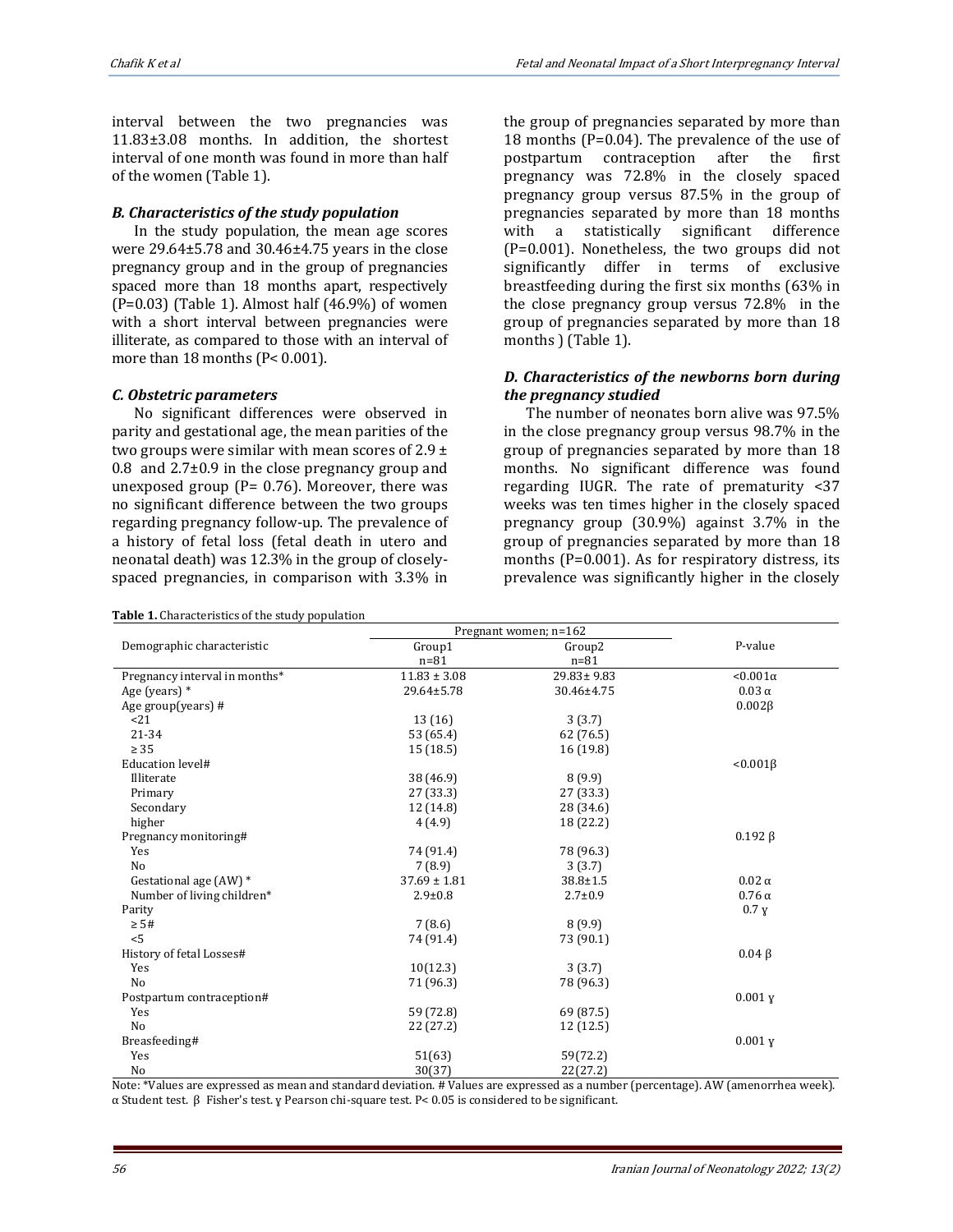|  |  | Table 2. Distribution of study population according to fetal and neonatal consequences of the second pregnancy |
|--|--|----------------------------------------------------------------------------------------------------------------|
|  |  |                                                                                                                |
|  |  |                                                                                                                |

| .                                      | ີ                  | $\overline{\phantom{a}}$       |           |
|----------------------------------------|--------------------|--------------------------------|-----------|
| Characteristic                         | Group1<br>$n = 81$ | Group <sub>2</sub><br>$n = 81$ | P-value   |
| living                                 | 78 (97.5)          | 79 (98.7)                      |           |
| deceased                               |                    |                                | <b>NS</b> |
| fetal death in utero                   |                    |                                | <b>NS</b> |
| Intrauterine growth restriction (IUGR) |                    |                                | <b>NS</b> |
| premature <37 AW#                      | 25(30.9)           | 3(3.7)                         | < 0.001   |
| Apgar<7 to 5 minutes#                  | 7(8.6)             | 3(3.7)                         | <b>NS</b> |
| Respiratory distress#                  | 8(9.9)             | 2(2.5)                         | 0.04      |
| Weight $<$ 2500g#                      | 17 (21)            | 2(2.5)                         | < 0.001   |
| Malformation                           |                    |                                | <b>NS</b> |

# Values are expressed as a number (percentage). AW (amenorrhea week). NS (Not Significant). p < 0.05 is considered to be significant

| Table 3. Occurrence of fetal and neonatal complications according to the time interval between pregnancies |
|------------------------------------------------------------------------------------------------------------|
|------------------------------------------------------------------------------------------------------------|

| characteristic                                                                                                                 | Time interval between close pregnancies in months |                |                 |         |
|--------------------------------------------------------------------------------------------------------------------------------|---------------------------------------------------|----------------|-----------------|---------|
|                                                                                                                                | <6 Month                                          | 6 to 12 Months | 12 to 18 Months |         |
| Premature <37AW#                                                                                                               | 9(36)                                             | 12(48)         | 4(16)           | < 0.001 |
| Weight $<$ 2500g#                                                                                                              | 9(52.9)                                           | 7(41.2)        | 1(5.9)          | < 0.001 |
| Respiratory distress#                                                                                                          | 3(37.5)                                           | 5(62.5)        | 000)            | 0.004   |
| $\bf{H}$ Well as a second second as a second of the second and $\bf{A}$ $\bf{M}$ $\bf{H}$ $\bf{C}$ as a second second $\bf{A}$ |                                                   |                |                 |         |

# Values are expressed as a number (percentage). AW (amenorrhea week)

P< 0.05 is considered to be significant.

spaced pregnancy group, as compared to that in the group of pregnancies separated by more than 18 months (P= 0.04). The number of low birth weight births (<2500g) in the group of close pregnancies was 21% vs 2.5% in the group of spaced pregnancies (P<0.001). For malformations, no significant difference was detected between the two groups (Table 2).

The occurrence of such complications as prematurity, low birth weight<2500g, and respiratory distress increases with shortening the interval between the two pregnancies (Table 3).

#### **Discussion**

Currently, there is no consensus over the definition of the term "close pregnancies". The majority of published studies have defined an interpregnancy interval as the time between the delivery of the first pregnancy and the onset of the second. In this sense, the WHO in 2005 took into account the beginning of the first pregnancy and the beginning of the second and recommended a minimum period of 18 months before considering a new pregnancy in order to reduce risks to maternal, perinatal, and child health (10). Therefore, based on 2005 WHO, the present study aimed to investigate the fetal and neonatal consequences of short inter-pregnancy at the Souissi CHU Ibn Sina Maternity Hospital in Rabat, Morocco. The obtained results demonstrated that a low level of education may present a risk factor for having a short pregnancy interval, 46.9% in the group of close pregnancies against 9.9% in women with spaced pregnancies (P<0.001; Table 1). These results are in agreement with those reported in the study conducted in Sudan advocating that poorly educated women are likely to have a short interval between pregnancies (12).

The results reported the risks of adverse neonatal morbidity outcomes with statistically significant rates of prematurity, low birth weight <2500g, and respiratory distress. These findings are aligned with the results of several studies (1,9,13-16). In fact, the data of our study pointed out that 30.9% of the newborns had prematurity (<37weeks) in the close pregnancy group, as compared to 3.7% in the group of pregnancies spaced more than 18 months apart, suggesting a statistically significant difference (P<0.001). These results were also in line with the remarks of Jansa and al, (4) who stated that women with short intervals between pregnancies were more likely to experience premature birth.

Therefore, prematurity complications, such as respiratory distress, were significantly more frequently observed (P=0.04) in the context of close pregnancies. This result is similar to those obtained in the study by Dedecker et al. who reported that prematurity (<37weeks) was 18.8% in the close pregnancy group versus 7.6% in the control group (P<0.001) (15). Conde's metaanalysis also estimated this risk of prematurity to be 1.4 in women with an interval between the two pregnancies of less than 6 months, as compared to those with pregnancies spaced 18-23 months apart (9). This increased rate of prematurity could be ascribed to the development of cervical insufficiency when two pregnancies are close together. This cervical insufficiency could be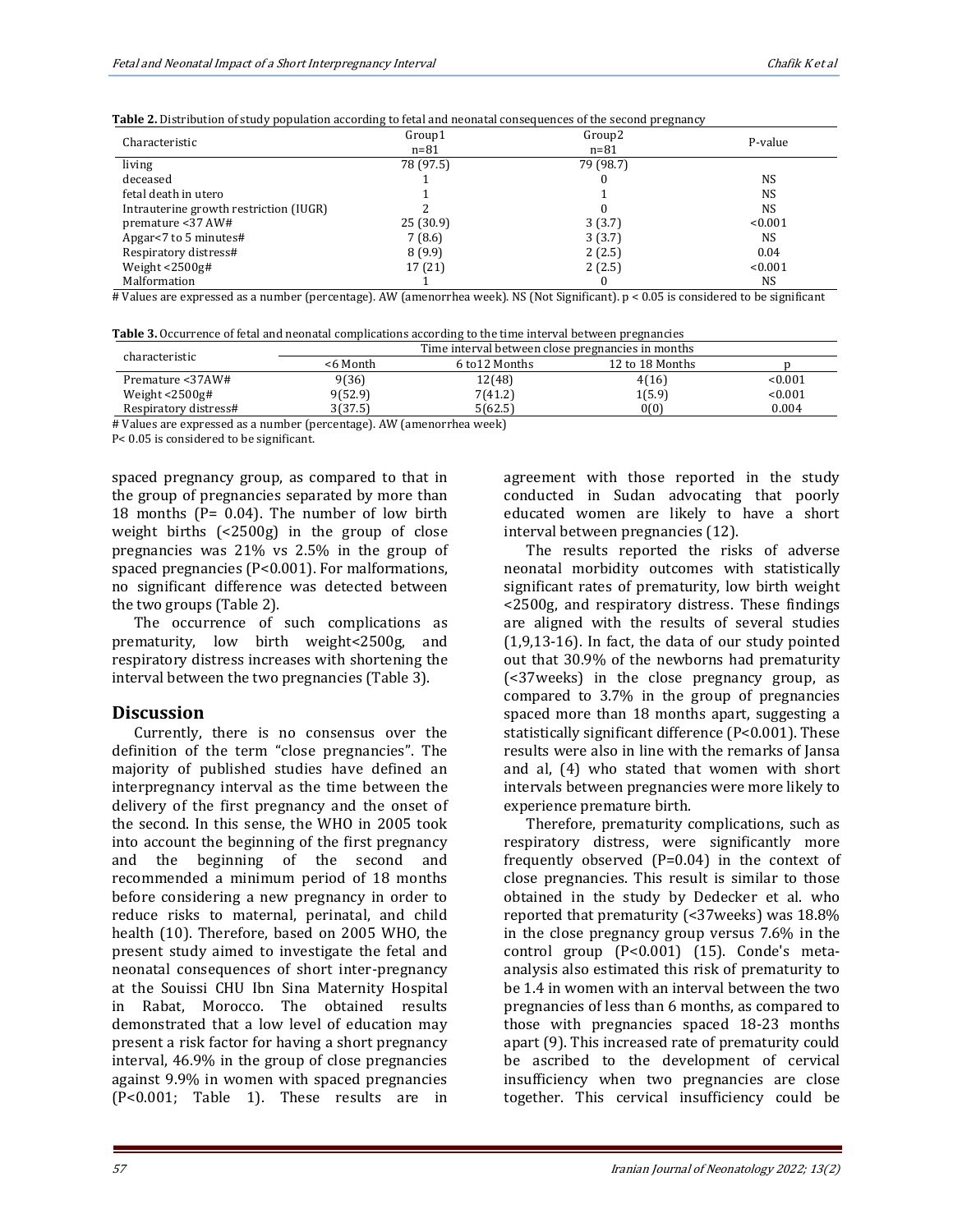correlated with a structural abnormality of the biochemical components of the cervical tissue impeding the latch or sphincter function of the cervix during pregnancy before spontaneous labor at term or before term (17). Nevertheless, for closely spaced pregnancies, further research seems essential to explain this phenomenon.

As for IUGR, the small sample in this study did not allow us to conclude the existence of a link between this parameter and closely spaced pregnancies. However, this risk was frequently found in the studies conducted by Zhu et al. (18) and Smith et al. (19) who found a 1.3 times higher risk of IUGR in the event of close pregnancy (OR=1.4, [1.3;1.6] and OR=1.3, [1.1;1.5], respectively). All these complications (prematurity as hypotrophies) could be explained by the psychological and physical impact of having a newborn while a second pregnancy is in progress.

# **Conclusion**

Although the definition of "close pregnancy" is not clearly defined in the literature and its prevalence is not known, it is important not to ignore its associated complications. Primary prevention is also possible in order to reduce this morbidity, mainly fetal and neonatal, by implementing effective contraception and micronutrient supplementation from the postpartum of the first pregnancy, as well as raising awareness and informing families and mothers about the fact that a reasonable delay (> 18 months) after delivery for a new pregnancy can reduce the risks for mother and child.

# **Acknowledgments**

We thank all participants for their contributions.

# **Conflicts of interest**

The authors declare that they have no ties of interest.

# **References**

- 1. Vandenbroucke L, Lavoué V, Voltzenlogel M-C, Le Guellec M, Lassel L, Isly H, et al. Risk factors and perinatal consequences of short interpregnancy interval: a retrospective case-control study. J Gynaecology Obstetrics Biol Reprod. 2012; 42(2):166-73.
- 2. Thapaliya R, Rai BK, Bhandari R, Rijal P, Gupta PP. The effect of birth interval on fetal outcomes. Health Renais. 2015;13(3):169–76.
- 3. Mahande MJ, Obure J. Effect of interpregnancy interval on adverse pregnancy outcomes in northern Tanzania: a registry-based retrospective

cohort study. BMC Pregnancy Childbirth. 2016; 16(1):140.

- 4. Jansa V, Blickstein I, Lucovnik M, Fabjan-Vodusek V, Verdenik I, Tul N. The impact of inter-pregnancy interval on subsequent risk of preterm birth. J Matern Fetal Neonatal Med. 2018;31(5):621-624.
- 5. Ekin A, Gezer C, Taner CE, Ozeren M, Mat E, Solmaz U. Impact of interpregnancy interval on the subsequent risk of adverse perinatal outcomes. J Obstet Gynaecol Res. 2015; 41(11):1744–51.
- 6. Appareddy S, Pryor J, Bailey B. Inter-pregnancy interval and adverse outcomes: Evidence for an additional risk in h ealth disparate populations. J Matern Fetal Neonatal Med. 2017;30:2640–4.
- 7. Dadi A. A systematic review and meta-analysis of the effect of short birth interval on infant mortality in Ethiopia. PLoS One. 2015;10:e0126759.
- 8. Shahjada A, Sharma BK, Sharma S, Mahashabde P and Bachhotiya A. Effects of birth interval on nutritional status of under five children in periurban area of Madhya Pradesh, India. Int J Med Sci Public Health. 2014;3:723-726.
- 9. Conde-Agudelo A., Rosas-Bermudez A., Castaño Fabio and Norton Maureen H. Effects of Birth Spacing on Maternal, Perinatal, Infant, and Child Health: A Systematic Review of Causal Mechanisms. Stud Fam Plan. 2012;43:93–114.
- 10. WHO (2005). Report of a WHO Technical Consultation on Birth Spacing Geneva, Switzerland. June 13–15, 2005. WHO, Department of Making Pregnancy Safer and Department of Reproductive Health and Research. [http://apps.who.int/iris/](http://apps.who.int/iris/bitstream/handle/10665/69855/WHO_RHR_07.1_eng.pdf?sequence=1) [bitstream/handle/10665/69855/WHO\\_RHR\\_07.1\\_e](http://apps.who.int/iris/bitstream/handle/10665/69855/WHO_RHR_07.1_eng.pdf?sequence=1) [ng.pdf?sequence=1](http://apps.who.int/iris/bitstream/handle/10665/69855/WHO_RHR_07.1_eng.pdf?sequence=1) Consulted on December 20, 2021
- 11. Ball SJ, Pereira G, Jacoby P, [de Klerk](https://pubmed.ncbi.nlm.nih.gov/?term=de+Klerk+N&cauthor_id=25056260) N, [Stanley](https://pubmed.ncbi.nlm.nih.gov/?term=Stanley+FJ&cauthor_id=25056260) FJ. Re-evaluation of link between inter-pregnancy interval and adverse birth outcomes: retrospective cohort study matching two intervals per mother. BMJ. 2014;349:g4333.
- 12. Ishag A, Moslim H I, Abubakr MN, Martin HP, LUC J. M. Low birth weight, preterm birth and close pregnancy interval in Sudan. J Matern.-Fetal Neonatal Med. 2009;22(11):1068–1071.
- 13. Zilberman B. Influence of a short interpregnancy interval on pregnancy outcome. Harefuah. 2007; 146(1):42-7.
- 14. Cecatti JG, Correa-Silva EP, Milanez H, Morais SS, Souza JP. The associations between interpregnancy interval and maternal and neonatal outcomes in Brazil. Matern Child Health J. 2008;12:275-81.
- 15. Dedecker F, Graesslin O, Ceccaldi PF, Baudelot E, Montilla F,Derniaux E, et al. Close pregnancies: risk factors and perinatal consequences. J Gynecol Obstet Biol Reprod. 2006; 35:28-34.
- 16. Smith G, Pel J, Dobbie R. Interpregnancy interval and risk of preterm birth and neonatal death: retrospective cohort study. BMJ .2003;327:313.
- 17. Marcellina L. Prévention de l'accouchement prématuré par cerclage du col de l'utérus. Journal de gynécologie Obstétrique et Bioligie de la